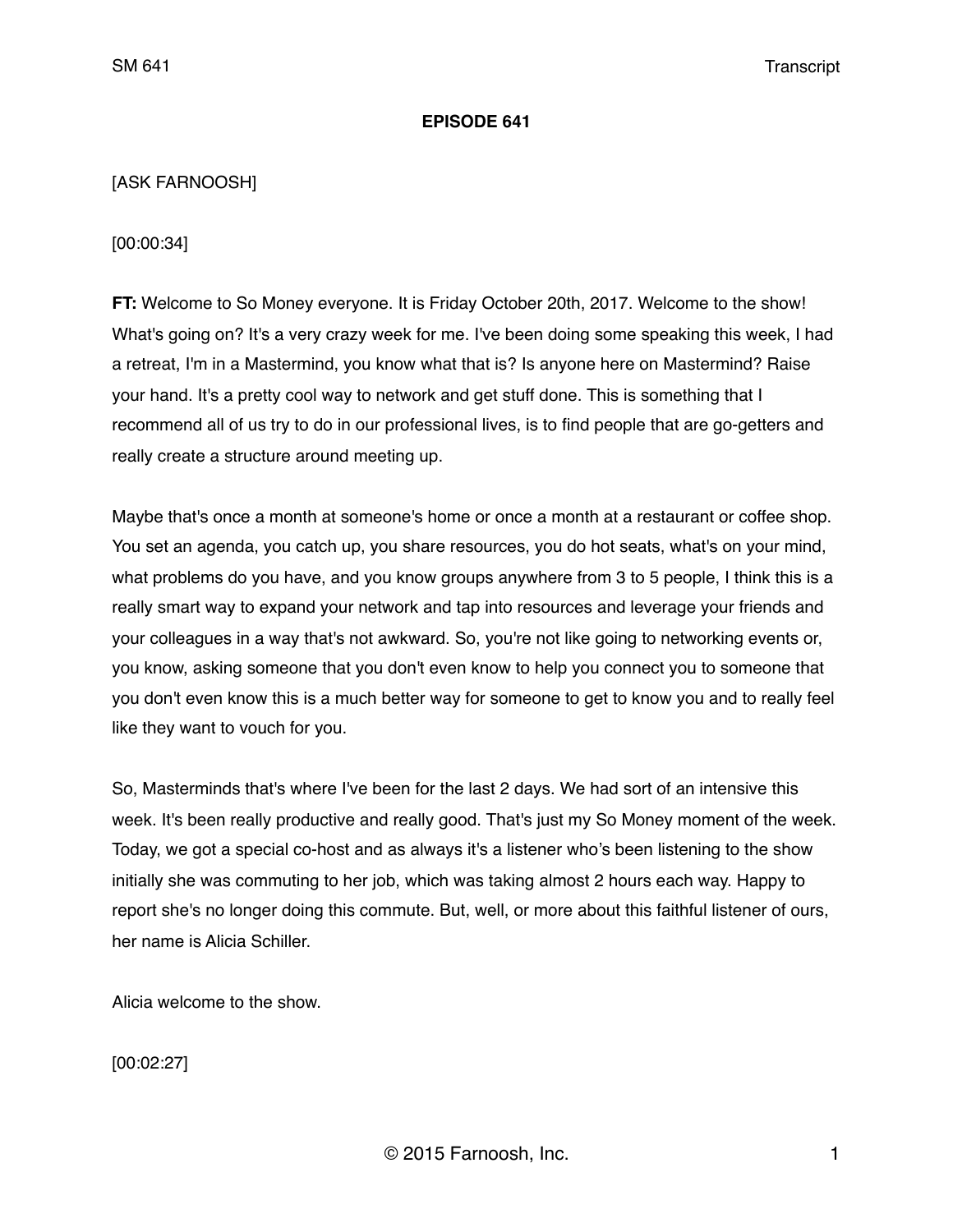**AS:** Hi! Farnoosh Thank you so much I'm so excited to be here.

[00:02:29]

**FT:** Thank you for being here. All the way from Connecticut, not too far.

[00:02:33]

**AS:** Not so far, I guess the traffic can be a little bit too much to bare.

[00:02:39]

**FA:** It can be. Tell us a little bit about yourself and what brought you to a financial podcast.

[00:02:43]

**AS:** Sure! So I'm 33 and like you said, I live in Connecticut, in Norwalk, which is a town on the Long Island Sound. I work full time in Connecticut at a financial technology firm where I do eLearning development and I also run a side hustle as an independent career adviser. I guess what got me to a financial podcast, actually yours was one of the first ones that I started listening to all those years ago and it just sort of struck something in me in realizing how important it is to know what's going on with your money to really make the most of it and to really plan for your future and so I've been digging into it ever since then and trying to learn as much as I can.

So, it's a dream come true to be here with you guys.

[00:03:31]

**FT:** Oh! A dream come true. I hope you have a bigger dreams than this.

[00:03:32]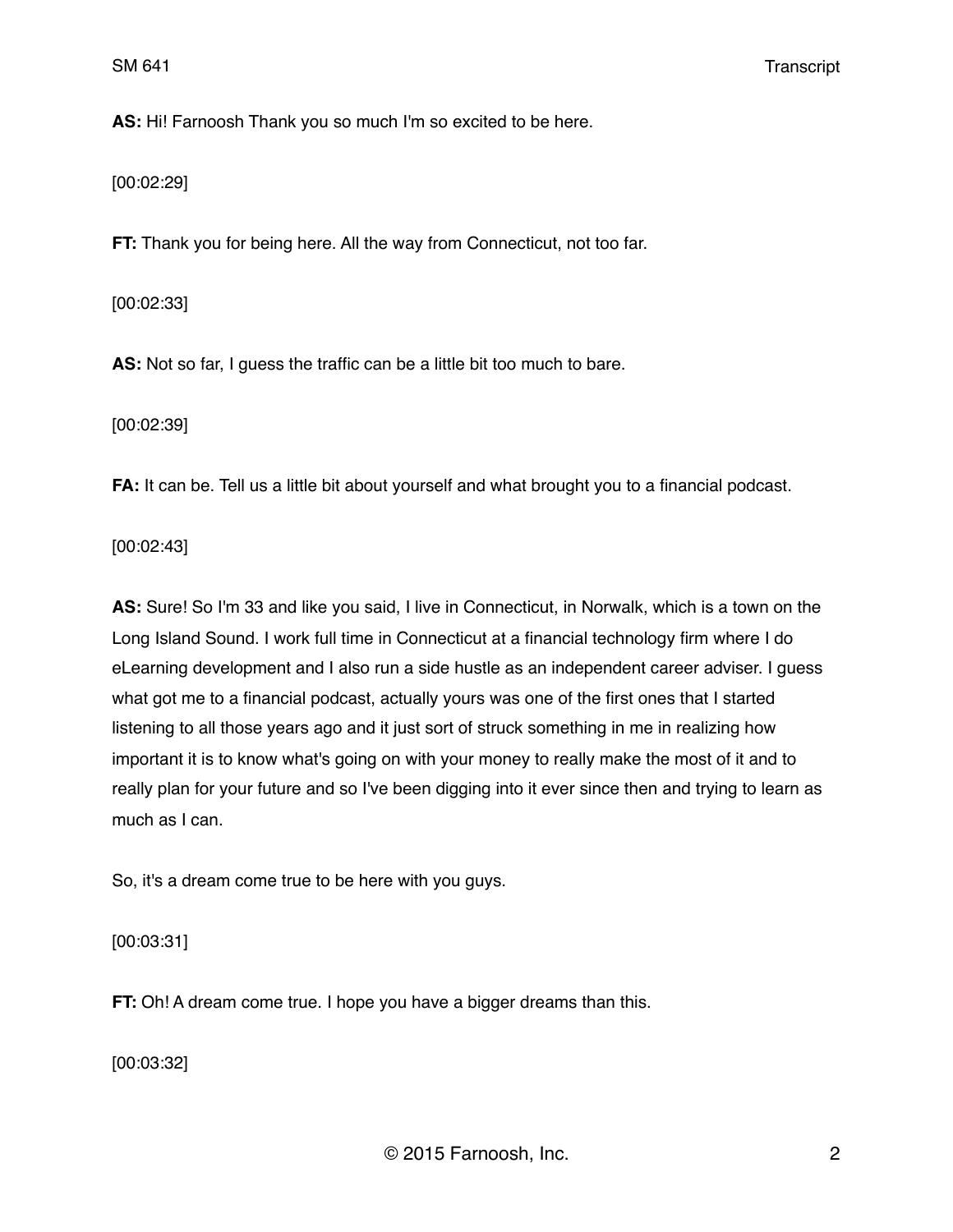**AS:** A hmm! I have some, but this is a pretty big one.

# [00:03:37]

**FT:** This is a pretty big one. Tell us how you have implemented some of the advice on the show into your life? Tell us, what are some of the goals you've been hitting or been trying to hit?

# [00:03:47]

**AS:** Well, I know you always talk about how important it is for women to make more and, I think, I learned about several people on the podcast who have started side hustles and I don't know that my side hustle will turn into a full-time career for me but it is something that started because I love the work and I really enjoy doing what I do but it's nice to have this, sort of, additional income string and to be able to diversify where my money is coming in from, and really build a more secure in the future.

# [00:04:20]

**FT:** In what ways are you diversifying? Did you have loans? Did you, are you putting it more towards retirement? A home?

[00:04:29]

**AS:** Trying to right now, our main goal is to really bolster our emergency savings. We bought a home about a year and a half ago and since then have paid off a car loan and bought a new car with cash. So we're at that point now where we really want to tuck away as much as we can in that emergency savings because buying a home comes with a lot of other expenses as well and unexpected repairs and so that's been our main goal at this point in addition to making sure that with my full-time work I do have enough that I'm setting aside for retirement.

[00:05:00]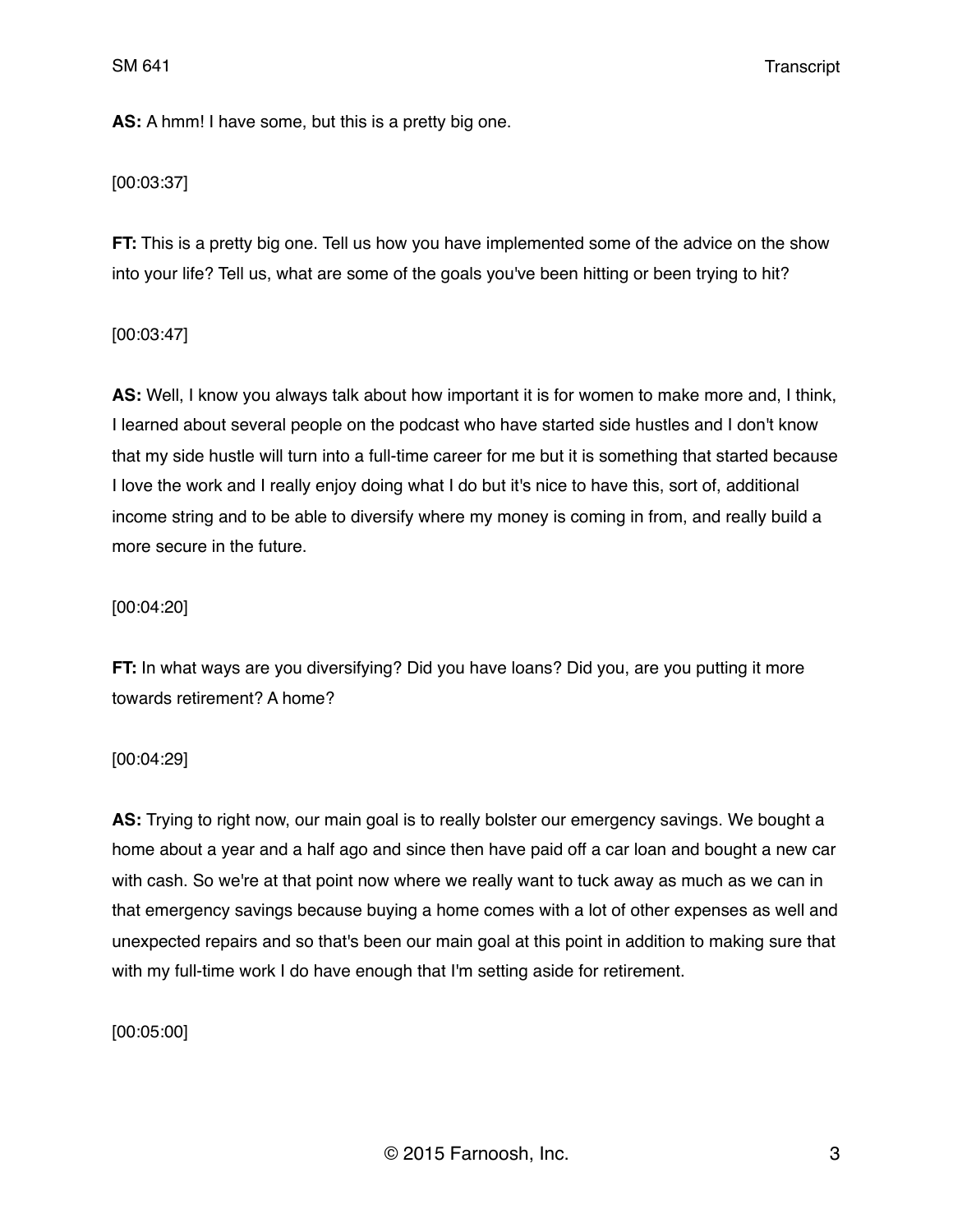**FT:** Yes. Well, I love that you are a home owner. I am too. Our first question is from Ashley, she's only 23 but she's interested in buying a house and she lives in Chicago, which I believe is a little bit more of a better first-time buyer market than maybe New York City but it's still expensive. You know, Chicago is a big city. But here is her situation: Okay, so she is 23, she makes \$75,000 a year, she has \$28,000 saved — way to go Ashley. So, now she wants to buy a condo in Chicago. Her budget is a \$150,000, she has 20% to put down and so she wants to know, "Is this a good investment?"

Okay, I hate the word "investment" when it comes to real estate although I totally get it. I probably use it more than I should. It's, I just think that it is not a safe mindset to have when you're thinking about real estate. Unless, this is like a 2nd property or specifically, a rental property that you're looking at to make capital and be a cash flow positive renting it out. That is an investment. But if this is your first home, that you're going to live in, it's maybe a starter home, ideally yes you go around and you sell it in 5 years, in 10 years at a profit. But I think that most important is that you're approaching this purchase with the mindset that this is going to be affordable and that it's going to be a smart move.

Now what does smart mean? It means that compared to maybe paying rent, you will be a saving a little bit of money month-to-month based on how much the mortgages plus all the other costs that you might be getting more bang for your buck that you might be able to live in a neighborhood that's safer, better, that you maybe able to, yeah, in 5 or 10 years, run the numbers and do the projections see what historical gains has been. You know, if you do hold on for awhile is the neighborhood on the up and up, is it appreciating? you may be able to develop a little bit of a, an equity in the home or a little bit of a nest egg.

But it sounds like financially she's set to be able to budget for a \$150,000. I think the bank may give you a bigger pre-approval. They may say you could buy as much as \$200,000 or \$300,000, as banks do. Sometimes they take your salary and they multiply about like 3 or 4. But, which I think is very aggressive. But I think in this case your budget is twice your annual income, you've got a lot of savings and I think that is a conservative approach.

What do you think, Alicia? Do you think she's like in a good zone?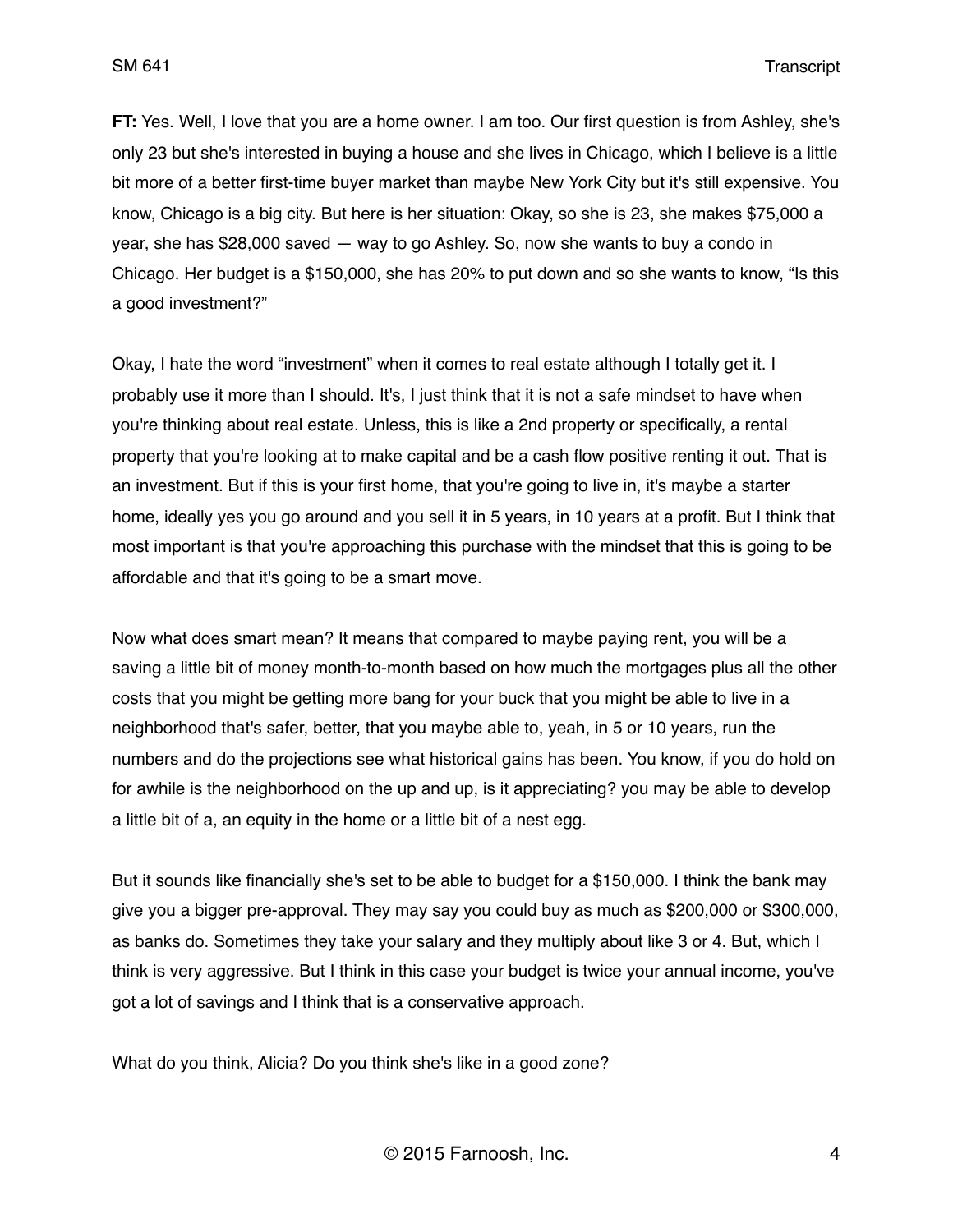[00:07:43]

**AS:** Oh, absolutely yes. I think it is really impressive. I don't — I definitely didn't have this much money saved when I was 23.

[00:07:49]

**FT:** I know, I was in debt. I was in a lot of debt at 23.

[00:07:53]

**AS:** I was going to say I would also add, she mentioned that she has \$28,000 saved but I would want to know does she have additional money on top of that for the downpayment or is she planning to drain her savings for the downpayment? I would just want to make sure that she does have additional funds set aside for unexpected expenses and emergencies and that sort of thing.

[00:08:12]

**FT:** Yeah! Exactly and also the closing costs. There are a lot of up-front costs to buying a home. One is your, obviously the downpayment and then there is the closing costs, which can be anywhere from 2% to 5% of the sale price. So, Ashley just make sure that you have more than enough and if \$28,000 is all that you have saved that you either need to reduce your budget to something more like, I don't know, a \$100,000 in order to still put down the 20% and then have some extra leftover for closing costs or continue to save. Use the rest of the year the next three months to save.

You know, the last 3 months of the year are not the hottest buying months of the year. So, I feel like property could sit on the market for a longer than average time if you're not ready to buy now and you seemed like you've found your ideal place, it's okay to maybe wait a little bit longer if that, if that does mean that you'll be able to be more financially secure. So good luck Ashley and let us know how it goes. I always want to know the other side of the question, which is, did the advice help? What happened? Did you get the place? Send us pictures.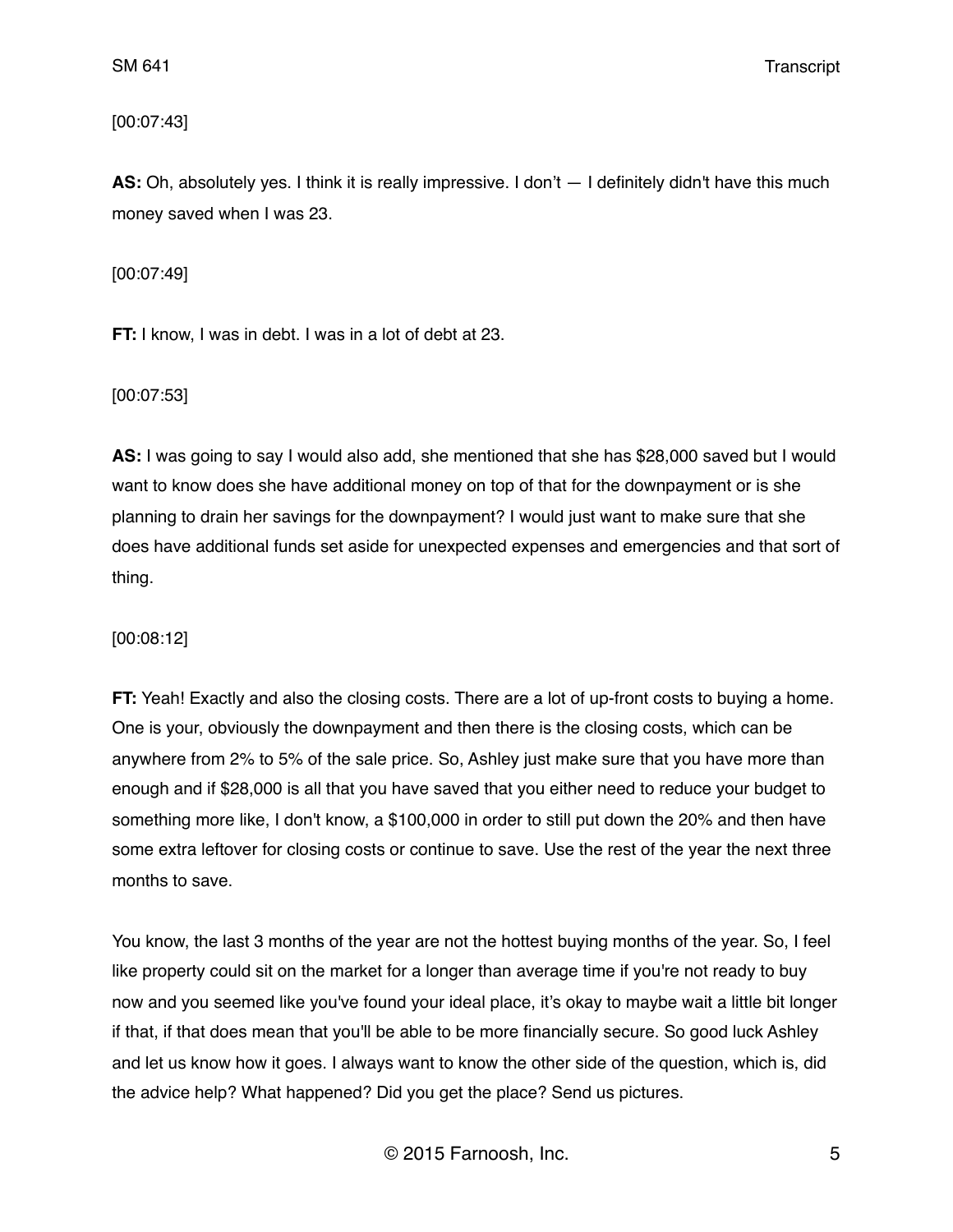Alright, Alicia, the next question is from Jolene have you read it off and tell us what's on her money mind.

## [00:09:30]

**AS:** Okay! So, Jolene wants to help her parents who have never invested for retirement. She is 31 and they are 67 and 74. They currently have about \$80,000 in cash that they keep handy and while they're getting by for now, Jolene's concern is that they don't have enough should they need long term care. So, they don't have long term care insurance and neither of them has a will and she wants to know where should she start helping them?

### [00:09:55]

**FT:** Alright! This is such an important question and I think there is probably many people on the phone who are either in the same situation or nearing this situation or they're in it and they don't know where to start. It's a reality that we have an aging population. I read the other day a statistic that was really sobering, which is that most people approaching retirement have very little, if anything, saved for retirement and I'm talking about people who are in their baby boomer, I guess the baby boomers who are like about to retire now, they don't have much.

That could've been a result of the financial crisis that, you know, really cut off a lot of people's savings and investments and the equity in the homes that they are hoping to bank on or they just didn't save. In this case Jolene's parents just never really, never made that priority and so it's great, I think, that they have this daughter, Jolene, who wants to help. I think the first step, Jolene, is to if you haven't yet to start this conversation with your parents and get informed.

So, that you really know what are the real numbers. What is the reality? What's the value of the home? If they had to basically retire today and using all the assets and the money they have available to them, what is that? What are their security system payments? What is, are they getting any pensions? She says here that there is some background that her mom works part time in food service and her dad does collect a small pension. They own a rental property that brings in some income and both the rental home and the one they live in is paid off.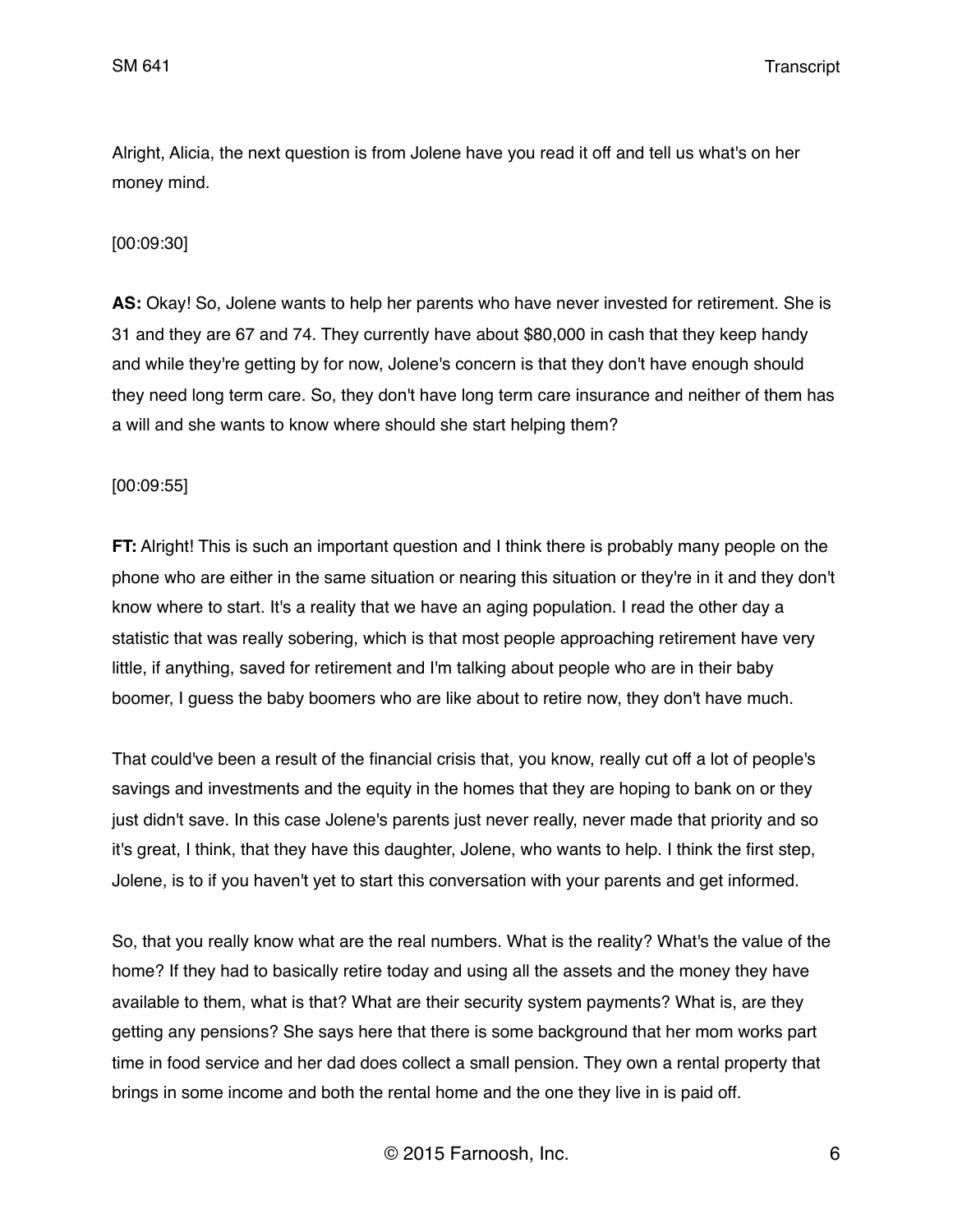So, that's really comforting. I think that, I think, is better than nothing, right? It's better than like if they have a mortgage. They're unemployed and they don't have any pensions coming in. That's actually, I think, a good sign that they can at least status quo for awhile. But as she smartly brings up one of the biggest wild cards in your retirement is your health. Am I going to have a quality life for many years? Will I get sick and what would that cost? Will I need assistance? Truthfully at 67 and 74, buying long term care now is either going to be ridiculously expensive or they won't even qualify because the insurance companies don't want to take on the risk of say, insuring a 74 year old who is at a much higher risk of getting sick and needing the assistance of long term care than someone who's in their 50's who's going to paying into it for many years, decades perhaps until they, if they need it.

So, I would say Jolene the most important thing that you can do and at this stage is to really just, bring yourself to your parents and say I want to help you. I know that this can be uncomfortable or you may not think that I as your daughter should have to worry about these things but I really want to be here for you and start with asking them, "What do you want in your retirement? What would, you know, if you had to retire tomorrow and let's say god forbid one of you did get sick, what's the plan?"

Create this scenarios for them so that they can start to really think about, you know, what would be their plan B? What would be their contingency plan? Would they sell the rental property? Would they sell their home and downsize at the very at least if there's stuff lying around the house, Alicia, what do you think? They should start selling it, right? Have big yard sales.

### [00:13:33]

**AS:** Oh, absolutely. I think anything you could be doing at this point to bring in a little bit of extra income, like you said, selling things. I know her mom is working part time, if she can increase her hours just a little bit for now and I think the other thing that I would add is that, it's sort of like the oxygen mask falling from the airplane and you make sure you put your own first. I would really want to make sure that Jolene has herself in a financially stable position so that if she does need to support them a little bit more down the line, she's able to do that.

[00:14:06]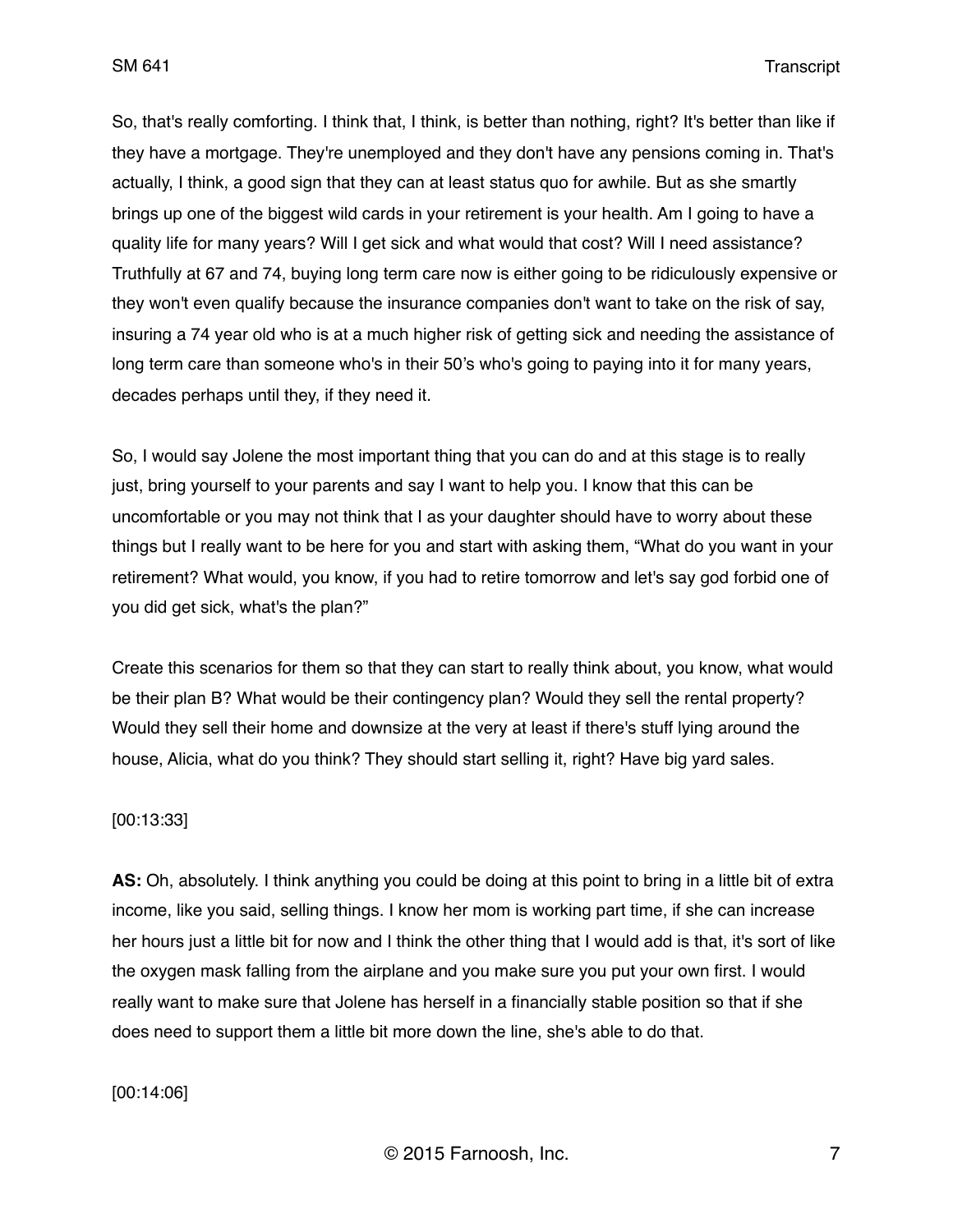**FT:** That's so important. You brought out the most important point. Yes, that she should make sure that she has savings that she has reduced her debt or has erased it or is on a path to do that. Because, Yeah! I mean, you know, 67 and 74 is not old. We're living longer these days and hopefully her parents are in good health. But there maybe a day 10 years down the line, 15 years down the line that they'll really need their help financially or just her assistance wise, you know? Since they are not going to necessarily qualify for long term healthcare, I think, it's going to cost a lot of money to go into nursing care or bring in someone to the home full time or even part time.

So, it may fall on Jolene to hopefully if she can, you know, spend the time with her family to support them. Or maybe they move in with you or you move in with them temporarily? I mean, this is the stuff that people have to really weigh and, the most important is that you are financially checked that you have your ducks in a row. That if you do give them money that you don't feel like it's going to compromise your financial life and if it helps, start putting a side money now, just for this purpose I do that, believe it or not because I'm totally conservative and my parents are in good health right now but I they have helped me so much in my life that I would feel terrible if they needed me and I was not in the situation to be able to do so comfortably and readily.

So, at the very least, I'm putting aside a little bit of money, you know, just so that I know, that I can, you know, immediately help them if they need it. I don't think they will hopefully they won't but it's one of those things where it helps you sleep better at night.

Alright, Nichole has a question. Give it to us, Alicia. Something about saving and investing, and budgeting?

[00:15:59]

**AS:** Yes! And it's a personal question, and she wants to know how you personally save, invest and budget? If you could share percentages and any preferred platforms you recommend, and if there are ones that you discontinued using?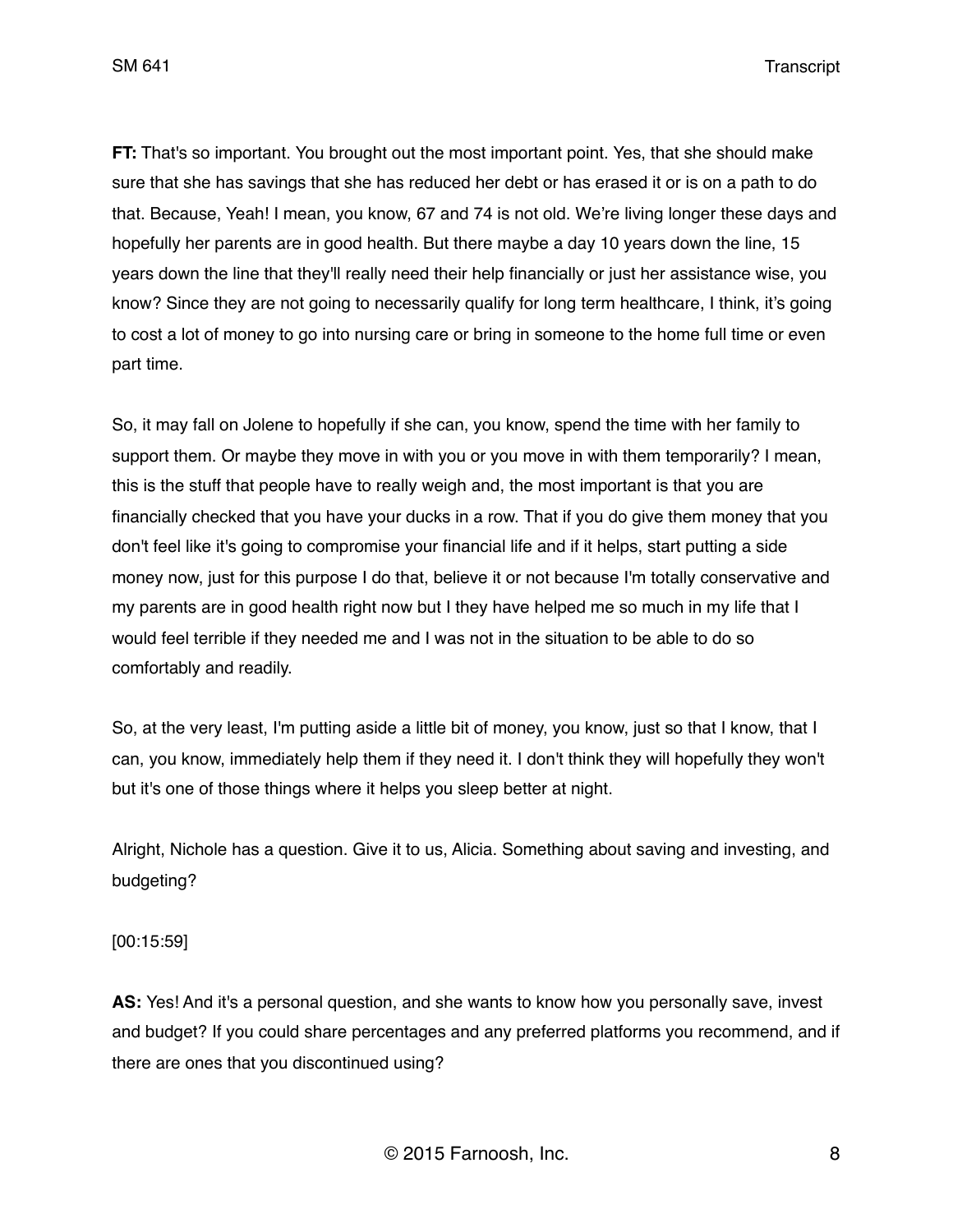### [00:16:11]

**FT:** Alright! So I actually did a really  $-1$  did this podcast of, I think this was a couple of months ago on Listen Money Matters where I talked all about how I spend and save. There's a lot about how I spend. So, I encourage you to go and listen to that. I also got interviewed on So Money by a friend, the host of Stacking Benjamins, who interviewed me way back in the day. So, if you go to somoneypodcast.com and you type in "Stacking Benjamins" cause he was the host, Joe from Stacking Benjamins, he interviewed me on So Money. So I give a lot of my own advice and tips. But just to recap, briefly, I do a lot of the boring stuff first. I save first, I invest first, I put money in the retirement accounts, the mortgage, the insurances, the kids college account.

I do all of this, sort of, you know, long term and or boring stuff. I call them boring stuff because its not like very thrilling to, you know, pay off your car insurance or pay your car insurance but you need it, right? It's all the necessities. So, it's the needs first, which we hear about all the time in Finance 101 and then with whatever is left in my checking account I know that I can spend that without guilt and without regret and assuredly. So, that's kind of how I do it. I keep it all kind of in my head. I have — I use Quickbooks for my business budgeting and my business cash flow. I have a great bookkeeper who helps me organize all of that. I have an accountant that tells me how much I have to pay quarterly in my taxes because I'm self employed, I do that.

And, I assume that from every paycheck that I make, which is inconsistent, I make money like some weeks I make a lot of money, some weeks I make no money, some months I make no money, some months I make all the money for the year. It's just I've gotten used to it because I've been doing this for so long and I have a cash reserve to help with some of the gaps in income. But it's really about having a good team, tapping into these resources like Quickbooks, I also use Mint for my personal finances and this way I check it all the time.

I also check my own bank account individually. My credit card account individually everyday because sometimes when you go on Mint, although it updates it like within a snap. I just like to also go in and just verify that everything is apples to apples and that's how I do it. I mean, I don't know? What else did I leave out? Percentages, oh yeah. As I was saying, for every paycheck that I make I assume that 40% of it is not mine. Actually 50% because between paying my agent and paying the IRS it's about half that has to go to someone else, other people besides me.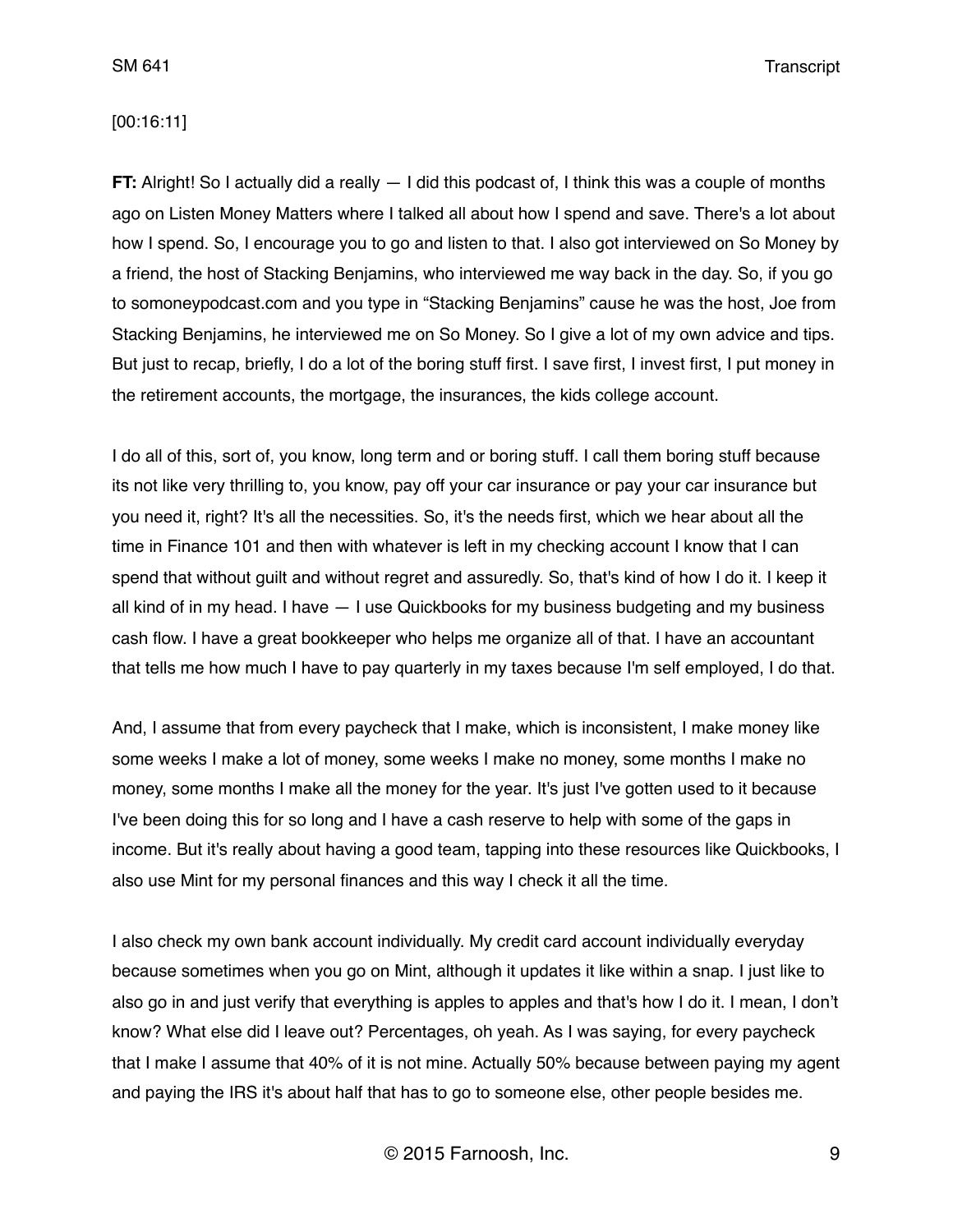So I have gotten to see money in a different way. The paychecks that I get I usually just take off you know, 30% and that's in my mind how much that I have to bank. Things that I've discontinued using honestly nothing. I've never really signed up for a lot of things. I've really much stuck with Mint and Quickbooks and I although I had a ton of cool technology founders, FinTech founders on the show and I recommend their products things like Digit and Acorns, for people who want to invest on the go. Digits lets you save on the go and it's nominal and easy and automatic and it's great for people who have a hard time saving, even just a little bit, Digit is a wonderful solution.

Alicia what do you use? If you mind sharing maybe some of your financial management with us? How does that look?

### [00:20:05]

**AS:** Sure and I'd say it sounds pretty similar in terms of making sure that the savings and the retirement are the first priorities and obviously taxes, which just gets taken out so I don't have to worry about that. In terms of tracking and budgeting we're pretty strict about that. We keep a budget on EveryDollar.com, which is actually Dave Ramsey's website and the reason I like is because it's pretty bare bones. It's really, it's a manual process. I have to go through the exercise of typing in all of my expenses and I really like that because I like having the control and ownership of making sure that I sit down a couple of times a week and categorize things appropriately. That kind of helps me stay on top of things.

I know that Mint and other sites make the process a little bit more automatic for you and they help you to categorize things that I like to be able to have that control. So, that's been very helpful but I have just even used just a spreadsheet in the past to track all of our expenses and our spending and make sure that we're sticking to the budget.

### [00:21:05]

**FT:** Spreadsheets don't lie. I love spreadsheets. I used to use them in early days when I was living in New York City as a young singleton. I would use budgets or Excel spreadsheets all the

© 2015 Farnoosh, Inc. 10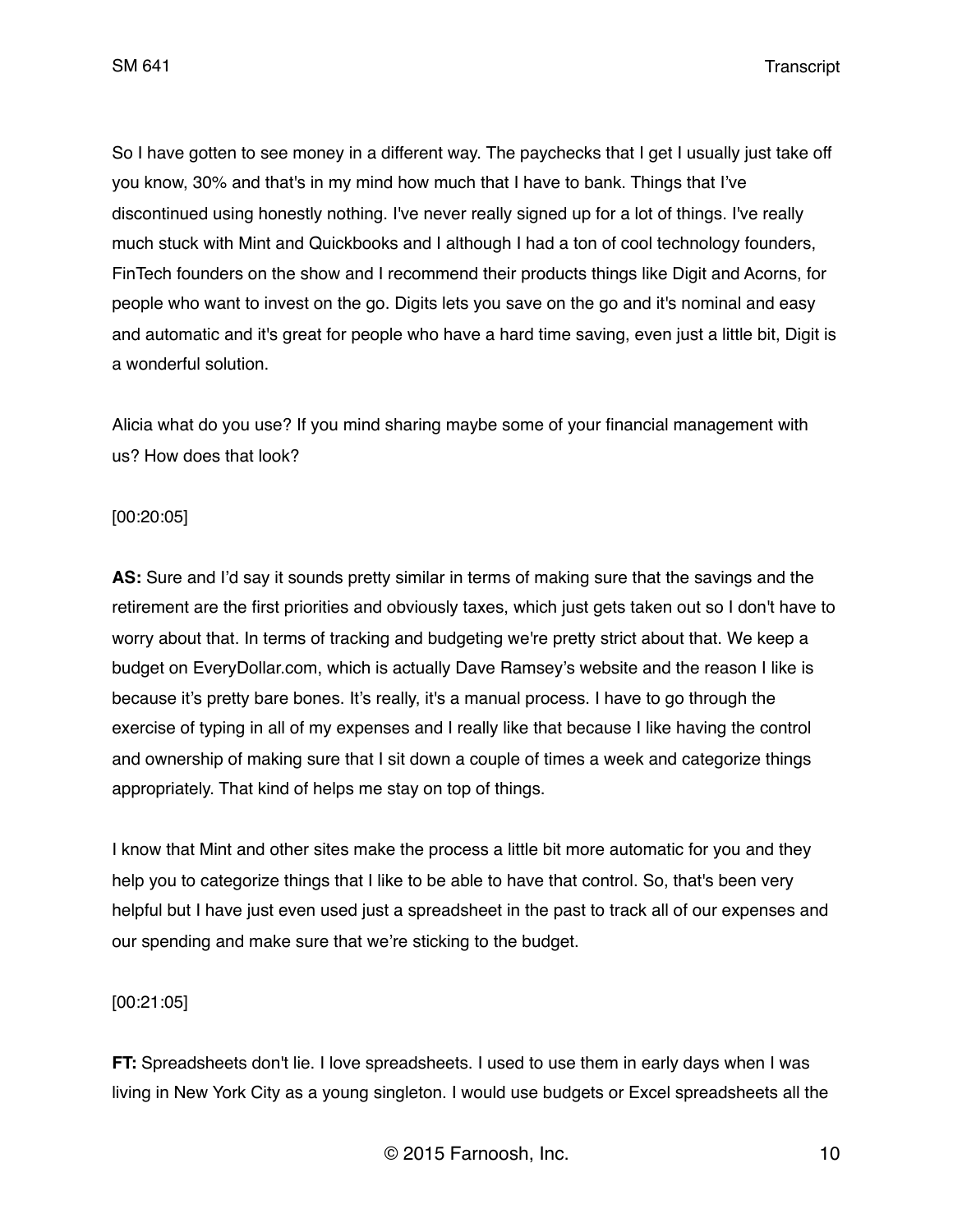time and it was important, I felt, for me to type in the numbers as oppose to just have them automatically register. Because for some reason it just made me really understand and know what I was spending and I think when you're first starting to budget that's very helpful because it — you need that. You need that relationship with money to get strong and to really feel sometimes the pain of just how much you're spending on the stuff that you probably don't need spending on and that's how you make those realizations is when you really go pen to paper, or you know, keypad to Excel spreadsheet.

## [00:21:57]

**AS:** Right! And, I will say that there's been more than one time that I haven't bought something because I didn't want to have to go type it in later.

### [00:22:06]

**FT:** Yeah! Yeah, you become accountable to yourself and to that spreadsheet and when you see it that can be a little difficult to stomach.

Okay, so we have a question here from Michael. "How do I move out of my parents house if they are dependent on my \$1,400 contribution to the \$3,400 a month mortgage? I net around \$3,500 a month?"

So, I've never gotten this kind of a question and we hear often where the adult children live with the parents. Sometimes, a lot of times, rent free. I encourage parents to charge some rent, because I really want the kids to appreciate the fact that they're able to have this relatively affordable housing and to also encourage them to move out one day. Because, you know, like living with your parents is one thing but they paying to live with your parents is like, seriously?

So, this sounds like though that his parents are really dependent on his contribution. So that's a hard thing to break up. Any advice?

[00:23:16]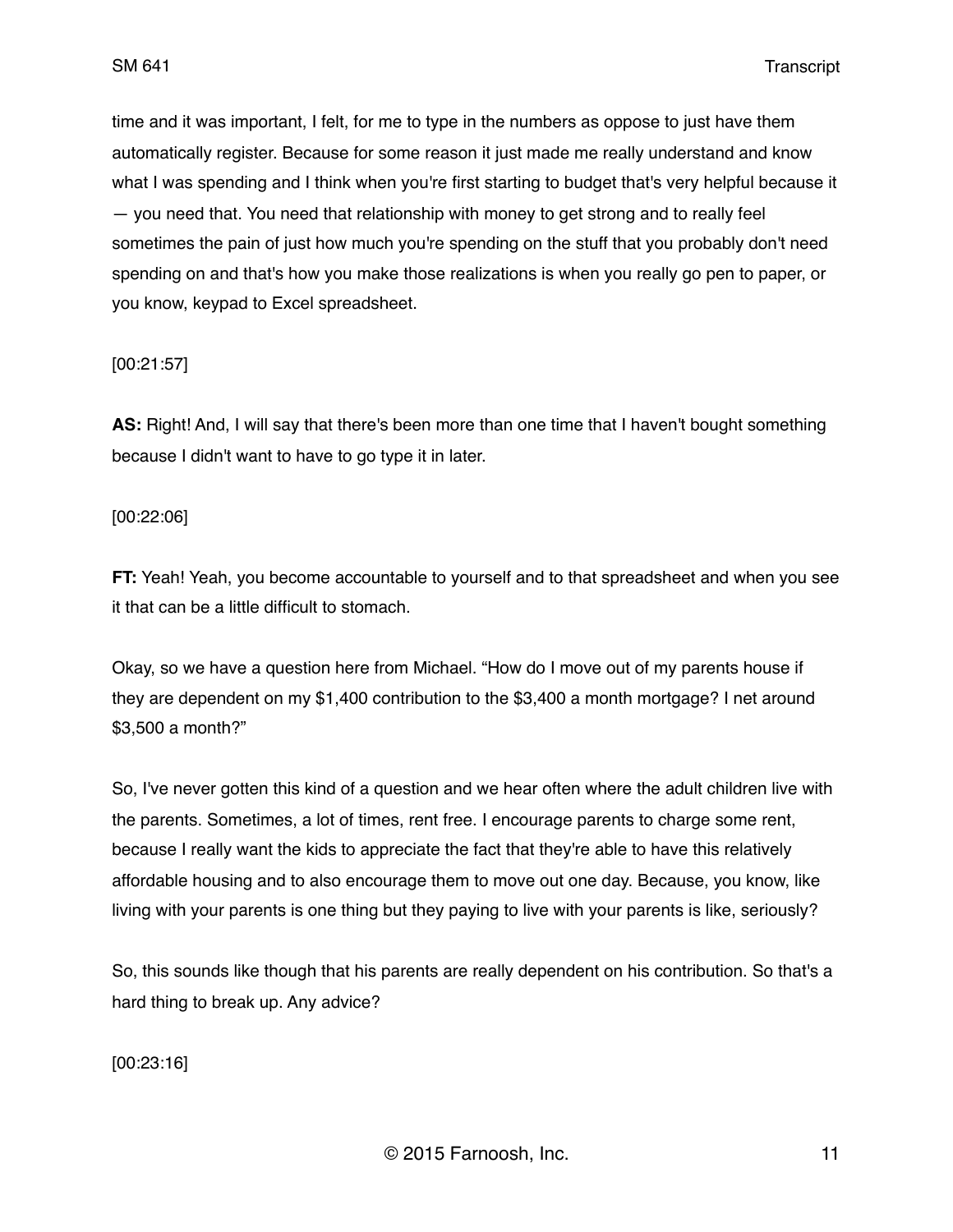**AS:** Well, I mean, I hate to say I don't know if all of their children are adult age at this point but it might be time for them to downsize it. It sounds like a it's a pretty significant mortgage and if they're really relying on his rent for that in order to be able to pay that when he doesn't need to be living at home, it might be time to downsize, in short.

[00:23:36]

**FT:** Yeah! It's not an easy answer but this could be the way that their parents get a wake up call. If this is really something they're really dependent on then either they need to downsize the house, which, it's a lot of effort to do that. It's not going to happen overnight. In the meantime they may need to just look at ways to cut costs in other ways and if there is a way for you to still help them out, if that's something that you feel comfortable doing and want to do, maybe, you know, even you're not living there you could still help them out. Because they're our parents and I firmly believe that if my parents came to me and needing financial help, it's serious. They don't do this ever and so it's probably really serious. If I'm in the position to be able to help them then I would.

So, this is something that is really going to hurt your family in the short run, you moving out, them trying to scramble to figure out how to make this mortgage, maybe you helped them a little bit. Not to pay the \$1,400 a month but a few \$100 a month in exchange for, you know, going over there and eating out of their fridge from time to time. But if you have siblings then maybe this is time to have a family meeting, you know, and talk about the home, the family home and what we should be doing about it because it's not financially affordable at this point if it's just mom and dad living there.

I don't know how they feel about Airbnb-ing it? That's a very, I feel like the old generation may not be as quick to Airbnb their spare rooms out, but hey! It's what people are doing and how they're supplementing their mortgages. So, its working for other people, it might work for your family. It may not, but something also to bring up. Have you ever done Airbnb, Alicia?

[00:25:26]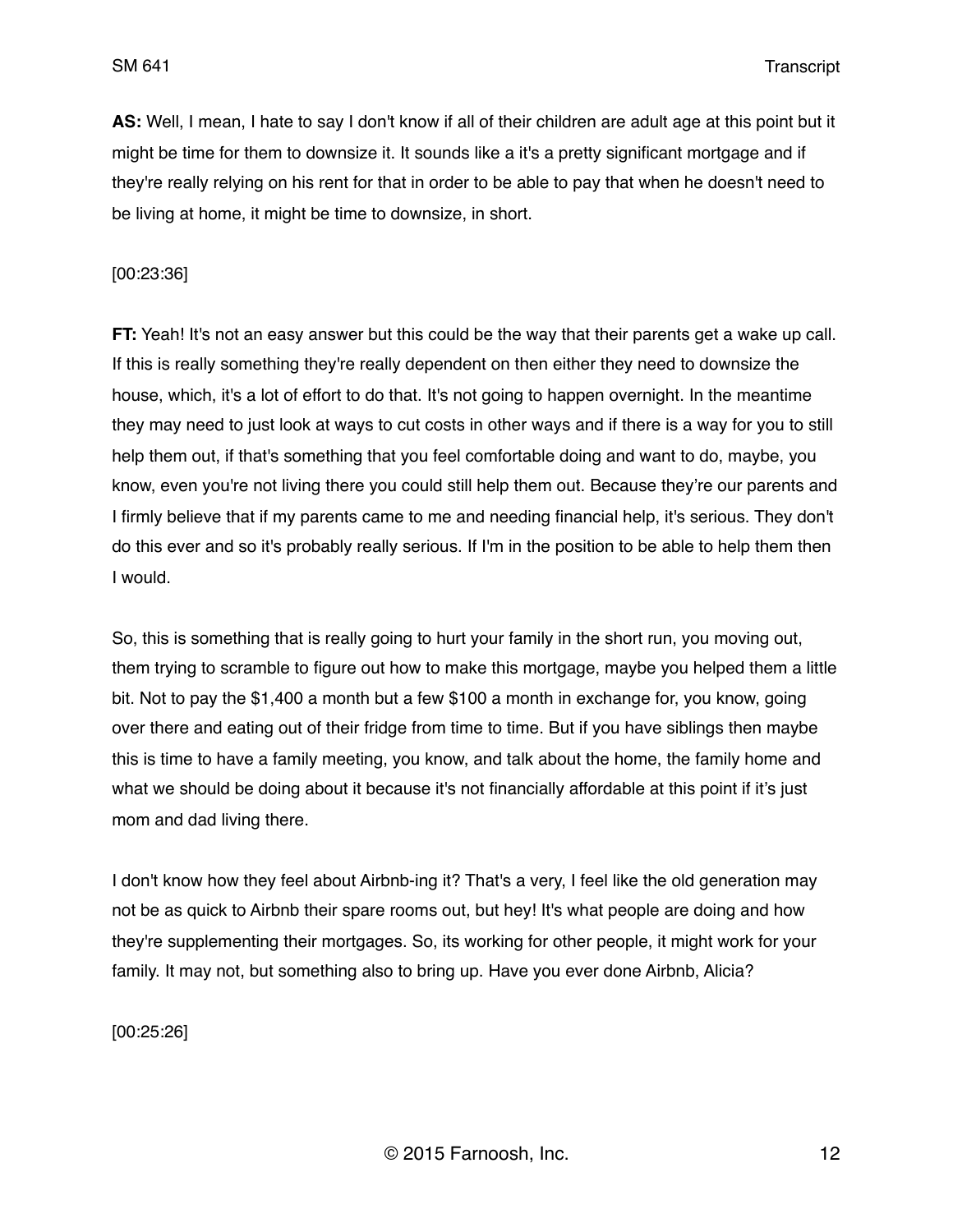**AS:** I haven't. I understand the value of it. but we don't have a ton of space and it will just be a little bit of close quarter, I think, with a stranger.

[00:25:38]

**FT:** Yeah, I have been a — I have been a lodger at an Airbnb. I've checked in to Airbnb in Paris. Had great experiences. I think that if we had the kind of place where, you know, we could offer our, a bit of a spare bedroom to somebody who would have their own entrance or we would go away for the weekend and they could stay here. We will be open to it. I don't think our building allows it, actually. We're in New York so the laws here are a little tricky circumnavigating Airbnb but I fully support it when people can make a way to supplement their mortgages from it.

Last but not the least, we have a question from Melissa, she, I think has gotten some bad advice. I will just say it. She met with the financial planner, Alicia, and he strongly recommended that she get whole life insurance. That's the type of life insurance that has cash value and it's permanent and she wanted — this person encourage her to do so to save money, as a "a safe way to save money". P.S: She is 29, has no kids and is in good health. Oh! My gosh!

I don't want to say that your getting robbed here, you haven't gone robbed yet, but I do think this is a bad I idea. I think that what he forgot or she forgot to tell you was that, while yes the cash value is guaranteed and while that may be "safe" as a way to save, it's dang expensive. People who tap into whole life — people who apply for life insurance, you get qualified who then start making these very big premium payments every month when they lose a job or when cash gets tight, this is like the first thing that they forfeit and you don't get all of that money back. Like all the money that you put into, if you miss a payment your done, your out and that's a very expensive regret that a lot of people have is tapping into whole life insurance.

You're 29 and you don't have no dependents and your in good health. So, I mean, I don't even know if you should get term life insurance at this point, frankly. People who are best positioned to apply for life insurance, in general, I think people who have dependents, people who have children, who have maybe parents that they're supporting. Anyone that you're financially supporting who may be at risk because you die and you haven't had any savings, you have debt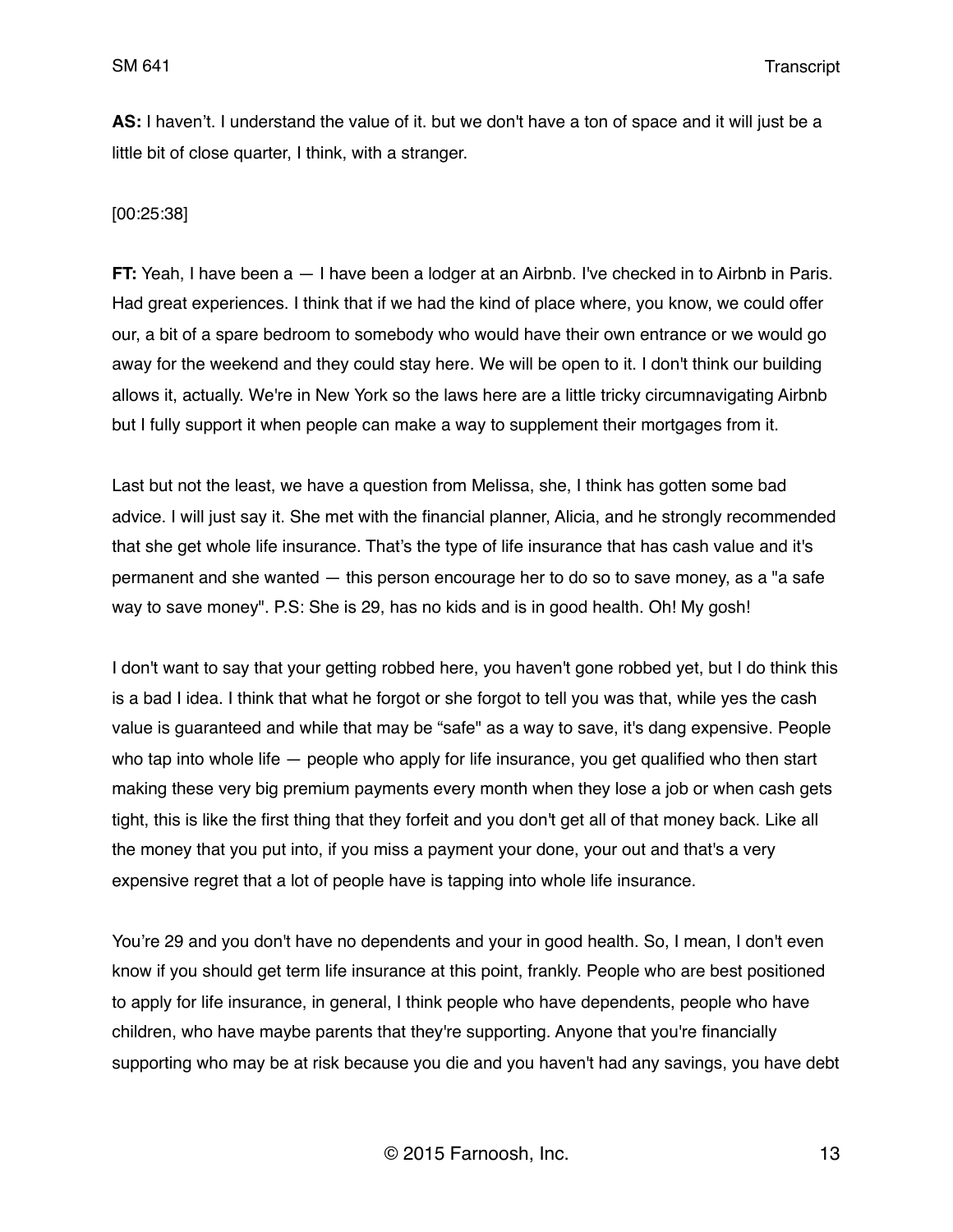and now these people needs to still go to college or your family still needs to pay their mortgage and you've been supporting them, that's when life insurance is imperative.

But if you are 29 and you don't have any dependents and you're healthy and there's no sign of you getting sick or anything like that, I mean, I think you can still weigh on life insurance portion of your financial planning and certainly no need to get cash value life insurance because I'm pretty sure that's going to be very expensive and not really necessary. It may become something you consider later in life depending on how your life, where your life takes you but right now I don't see a need. I don't have enough information to really see this as being vital and you're in the financial sector, Alicia. I don't know if you have any run ins with this kind of stuff, but what do you — what's your take on this?

#### [00:29:05]

**AS:** Well, this was me about seven years ago or so. We met an insurance sales person who came to our house and told us about how amazing of an investment a whole life insurance was and we did go for it and a few years later after actually doing some research and learning more about it realized it was a terrible investment, and invest surrendering and losing all of that money we put into it.

So yeah! It has terrible returns and as far as I know your heirs don't even get the cash value after you passed away. It just go right back to the life insurance company so I think it's terrible and I'm wondering actually if this financial planner is actually an insurance sales person.

#### [00:29:45]

**FA:** Right! And, regardless of their title if they are giving you retirement advice, which is not really what life insurance is? A lot of people, in this case, the whole life insurance, you know, I think, he's positioning it like as a way to plan your retirement because this is like savings that you can tap into later on down the road. He absolutely needs to be disclosing or she I'm assuming it's a he. I'm so sexist.

[00:30:10]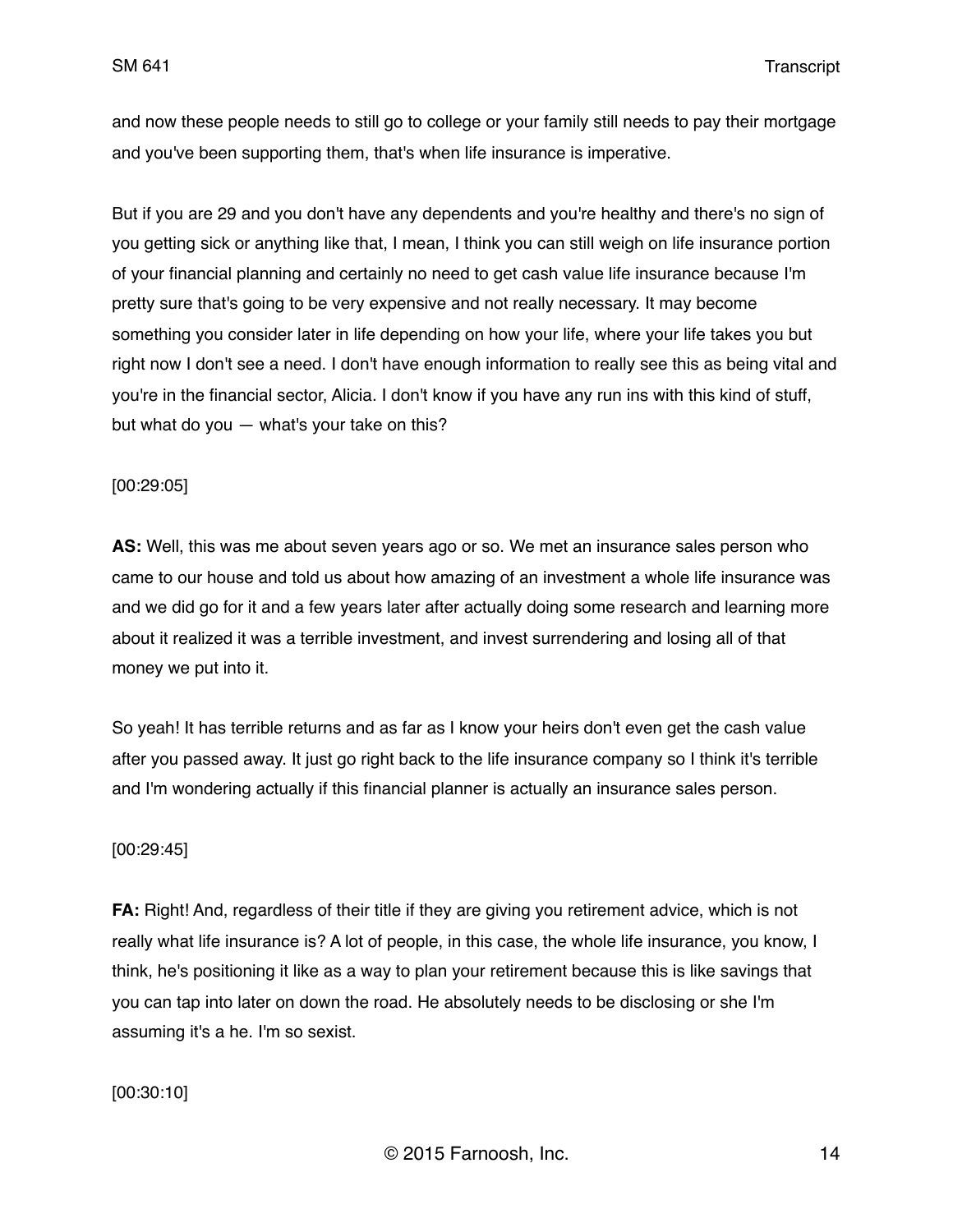AS: She said, "He strongly recommended."

[00:30:12]

**FA:** Oh! She did say "he". It wasn't just in my head. He should tell you how much money he is positioned to make off of this transaction. I'm pretty sure he's going to get a commission and, you know, that's not to say that it's not trustworthy advice but it's suspect. So I would talk to some other people. I would talk to a certified financial planner who is a fiduciary and get their opinion and there are many out there who will have a first consultation with you for free.

So do that and let me know if I was right. I'd love to know. But stay away from this for now. I don't think you need it. Alicia, thank you so much. Alicia Schiller, thank you for giving us so much great advice, for listening to the show, and for being a financial role model. We love you.

[00:31:03]

**AS:** Thank you, Farnoosh. I had a lot of fun. Do you want to do some more questions? We can keep going?

[00:31:07]

**FA:** Oh! I would love too. I'd have to have you come back. We definitely have enough questions, but now I've got to go of to another-

[00:31:14]

**AS:** I know, I was kidding.

[00:31:14]

**FA:** Off to another errand. But I would love to continue talking with you. You're fabulous. Stay around, stick around and until next time.

© 2015 Farnoosh, Inc. 15